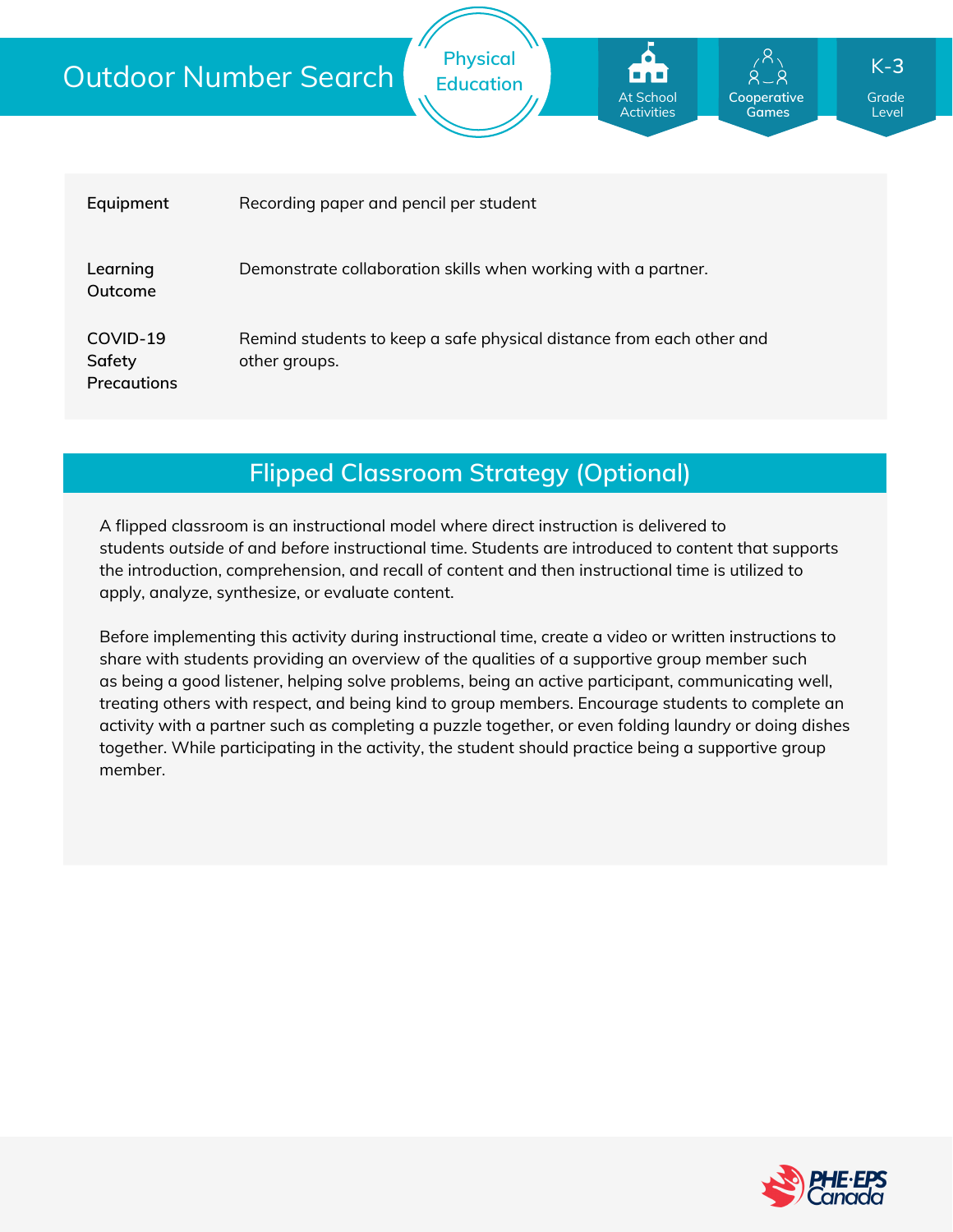**Physical Education**

## **Cooperative** At School Activities

**Games**

Grade K-**3**

Level

## **Activity Description**

As a large group, discuss the qualities of a supportive group member such as being a good listener, helping solve problems, being an active participant, communicating well, treating others with respect, and being kind to group members. If utilizing a flipped classroom approach, remind students to apply what they learned or reviewed from the partner activity they completed.

Provide each student with a recording sheet and a pencil. Choose the amount of numbers you would like to have students search. For younger students, consider asking them to search for numbers 1-10. For older students, consider having them complete numeration problems and search for those numbers (e.g.,  $10 - 9 =$   $\ldots$ ,  $4 + 11 =$   $\ldots$ ). Ask students to write the numbers or numeration problems on their recording paper. For early writers, consider providing a recording paper with the numbers on it already.

Bring students to a large outdoor area, preferably with access to natural items (e.g., leaves, grass, sticks, pebbles, etc.). If the school is located in an urban environment, the activity can be completed in the schoolyard and small props can be placed throughout the space (e.g., math cubes, bingo chips, bean bags, etc.). Divide students into pairs. Explain that with their partner, students will locate items for each number or numeration problem. For example, for the number one, they will locate one item, such as one rock or tree, and draw it on their recording paper. They will then locate two of another item, such as two leaves or two sticks, and draw the two items on their recording paper. Students work with their partner to explore the area locating and drawing the amount of items on their recording paper. Explain to students that they do not need to collect any items but should focus on drawing the items on their recording paper.

Remind partners to stay together and to practice being supportive group members. After pairs have completed the activity, ask them to discuss with their partner what worked well and what they could improve upon. Explain that reflection and evaluation is an important part of understanding strengths and areas for improvement for being a supportive group member. For younger students, support pairs with this reflection, or do it as a whole group activity.

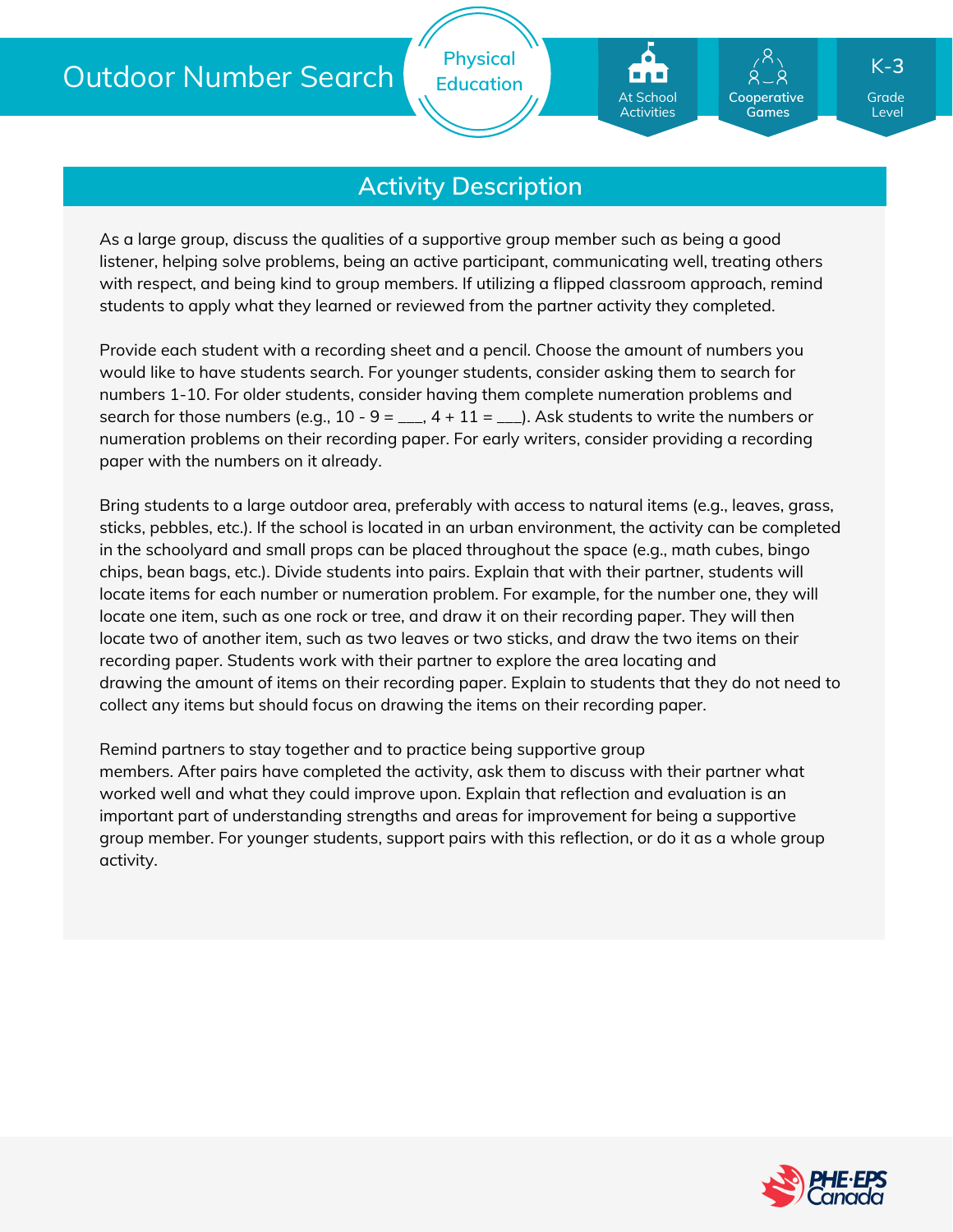**Physical Education** At School **Activities** 

**Cooperative Games**

Grade K-**3**

Level

# **Physical Education**



## **MOVE**

**Develop psychomotor skills, tactics, and strategies that facilitate a variety of physical activities across diverse environments.**



#### **THINK**

**FEEL**

**Develop cognitive skills and strategies for a variety of movement contexts that facilitate critical thinking, decision making, and problem solving.**

**Develop affective skills and strategies that facilitate healthy and safe relationships with themselves, with others, and with their environment.**



## **ACT**

**Practice behaviour skills and strategies that facilitate movement competence and confidence.**



# **Competencies Reflection Questions**

Reflection is important to support learning during physical education. Consider asking students the reflection questions below and discuss the answers together.

- *How did you and your partner choose which items to draw?*
- *What is one thing you appreciated about working with your partner?*



## **Inclusion Considerations**

Modifications can be made to a variety of activity components to ensure inclusion. As you plan activities, consider how everyone can be involved and how to modify or adapt the activities to ensure the full inclusion of all. The STEP framework provides modifications to the following activity components space, task, equipment, and people.

| <b>Space</b>                            | Task                                                                                         | Equipment                                                                                                 | People                                                          |
|-----------------------------------------|----------------------------------------------------------------------------------------------|-----------------------------------------------------------------------------------------------------------|-----------------------------------------------------------------|
| Reduce the size of the<br>playing area. | Students work with<br>their partner to find and<br>draw as many different<br>items they can. | Students use the<br>required equipment<br>they need in order to<br>complete the activity<br>successfully. | Provide verbal cues to<br>support pairs with<br>locating items. |